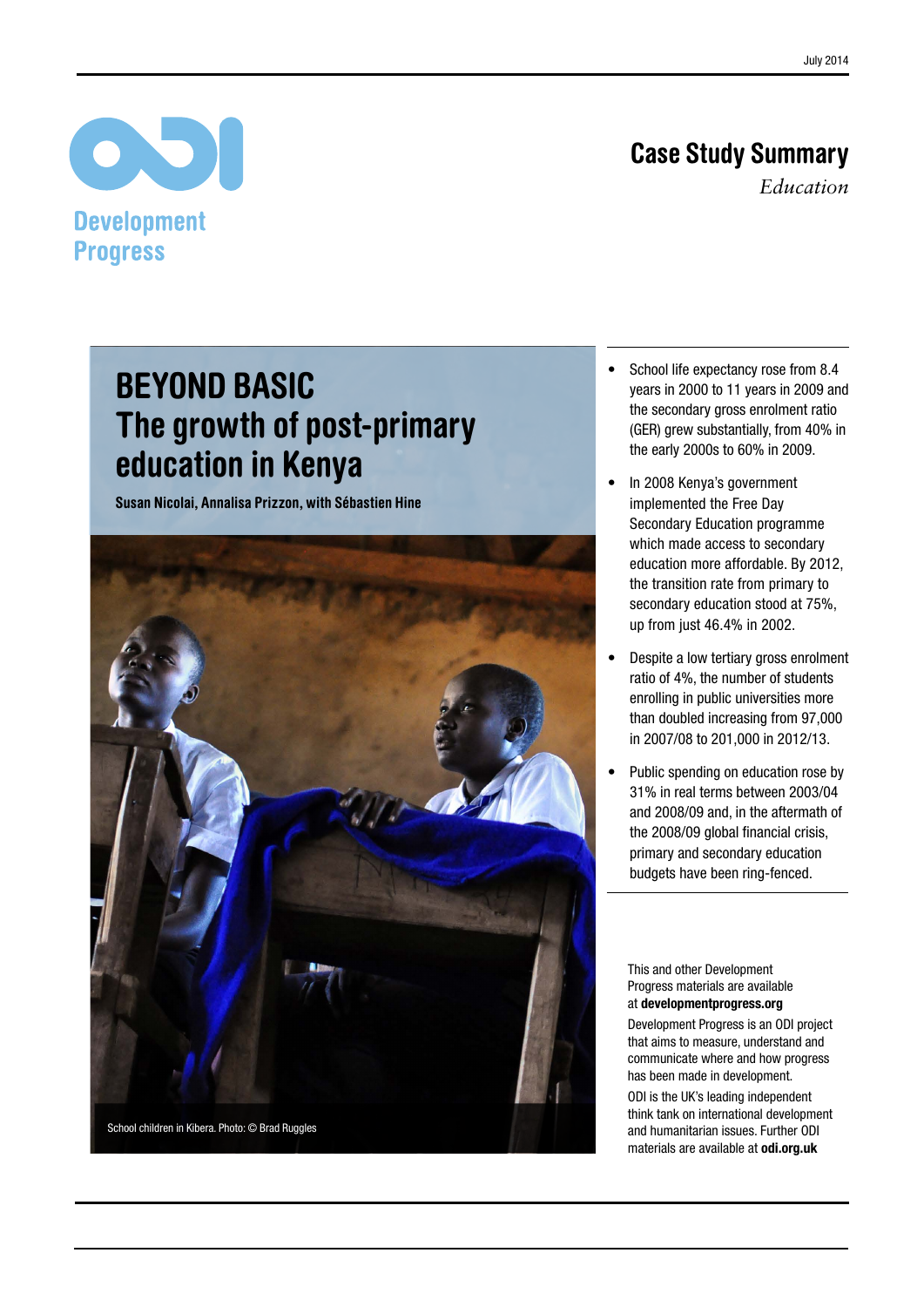Access to higher education in Kenya has also expanded, although only marginally. The GER at tertiary level rose from 1% in the early 2000s to 4% in 2010, leaving Kenya behind the regional SSA average of 7%. However, the number of students enrolling in higher education rose from 112,229 in 2006/07 to 180,978 in 2010/11, a more than 60% increase in four years.

'Strong political will and the determination of the Kenyan people have been key drivers of education progress' - Government Official

### Table 1: Burden sharing between government and household  $(%)$  of total expenditure

Today more youth in Kenya are able to pursue secondary and higher levels of education than ever before. This is the result of a combination of factors that cluster around four main and interlinked drivers: (1) mounting user demand for opportunities beyond basic education; (2) political prioritisation and government policy as a game-changer; (3) increased public funding to education; and (4) growth in community, faith-based and private-sector provision.

#### 1. Calls for increasingly higher levels of education

In Kenya, demand-side factors have been key drivers behind the expansion of post-primary education. Increased demand can be seen as a key element behind each of the other three factors identified: government prioritisation, sustained public funding, and expanding non-state provision.

A demographic factor that has played a role in this has been the decline in fertility rates. Smaller household size means that parents can, in principle, allocate greater financial resources for human capital development for each child. Greater incentives to pursue further education have also emerged, there has been a rise in the level of qualification levels required in the job search, and high youth unemployment has reduced opportunity costs for further years of education. Further, as will be discussed below, there have been efforts to reform the education sector over the last decade aimed at lowering financial barriers and increasing affordability across all levels of public education.

#### 2. Government policy as a game-changer

One of the most striking drivers of education progress across the entirety of the system has been the role of political decisions, particularly in the form of election promises and high-level policy pronouncements. Education reforms implemented in Kenya over the last 15 years have aimed at expanding access by reducing financial barriers (primary and secondary education) and by lowering entry requirements (tertiary education).

First, in 2003, the new government led by Mwai Kibaki introduced free primary education (FPE), with an extra 1.1 million students arriving at school on the first

| Public schools |           |  |
|----------------|-----------|--|
| Government     | Household |  |
| 5              | 95        |  |
| 80             | 20        |  |
| 40             | 60        |  |
| 25             | 75        |  |

### Why explore post-primary education in Kenya?

SSA average of 76%.<sup>1</sup> Moreover, an increasing number of students are successfully moving from primary into secondary education; the transition rate rose from 59.6% in 2006 to 72.5% in 2010 (KNBS, 2011), and up to 74% in 2012 according to the MoE (2012). Demographic and Health Surveys suggest even higher figures with an increase from 88% in 2003 to 93% in 2008 (see Figure 2 overleaf).

Enabling access to relevant and high-quality post-primary schooling and training is increasingly a national and international priority. While considerable progress toward Universal Primary Education (UPE) has been achieved, in comparison, post-primary education has been a neglected area in the Millennium Development Goals debate until quite recently.

Kenya represents an important example of how progress can be made at higher levels of education, an area that remains a challenge for many low-income countries. Over the last decade, school life expectancy in Kenya has increased by nearly 30% and enrolment rates at secondary level have risen, as has access to tertiary education (albeit marginally).

Identifying the factors that have contributed to these significant gains can help other countries understand some of the areas driving progress in expanding education access beyond basic levels. Kenya provides a compelling example for discussing the implications of what government commitment and strong leadership can achieve in fostering this level of education – and where they sometimes fail.

### What progress has been achieved?

The Kenyan education system has seen major evolution over the past decades. There were only 50 secondary schools when the country became independent in the early 1960s, and it was not until 1970 that the first national university was established. While much growth occurred in the sector during these years, in the 1990s Kenya experienced falling enrolment rates in the midst of fiscal retrenchment and the introduction of cost-sharing policies between government and households. From this somewhat bleak starting point, Kenya has emerged as a leader in improved school life expectancy in sub-Saharan Africa and over the last ten years has caught up with other regional leaders such as Uganda (see Figure 1).

### 'There has been a deliberate focus on access, which is now compulsory in the constitution. Students in day primary and secondary schools hardly pay anything' - Head teacher

 The increase in the number of years the average child will spend in school is thanks, in part, to the rapid expansion of primary education enrolment over the last decade. The net enrolment rate (NER) in 2002 was 62%, just below the average for SSA at the time. However by 2009 the NER had risen to 82% in Kenya, above the

## 'The situation of girls in Kenya has improved a lot over the years. Free primary and free secondary was a big change. More girls are excelling, finding their way' - NGO representative

 The secondary gross enrolment ratio (GER) grew from 40% in early 2000s to 60% in 2009, while the SSA average remains around 40%. While secondary NER is not widely available for other SSA countries, the NER for Kenya increased from 34.7% in 2002 to 50% in 2009 (UNESCO Institute of Statistics data). In absolute numbers, enrolment in secondary education increased from 1.2 million in 2007 to 1.7 million in 2010 (KNBS, 2011). Starting from a low gender parity index (0.450) in 1970 for secondary education, gender parity in enrolment rates (i.e. close to 1) had already been achieved by the mid-1990s, and has been more or less maintained since.

### What are the factors driving change?

Figure 1: School life expectancy in years 2000-2012, Kenya, SSA average and East African Community countries, primary to tertiary



*Source: UNESCO Institute for Statistics (2014)*

Figure 2: Primary to secondary transition rates



*Source: World Bank EdStats Query, DHS data*

| Level                       | <b>Public schools</b> |    |
|-----------------------------|-----------------------|----|
|                             | Government            | Ho |
| Early childhood             | $\mathfrak{h}$        | 95 |
| Primary                     | 80                    | 20 |
| Secondary                   | 40                    | 60 |
| <b>Technical Industrial</b> | 25                    | 75 |

*Source: Adapted from MoEST (2005)*

<sup>1.</sup> World Bank EdStats Query, The World Bank.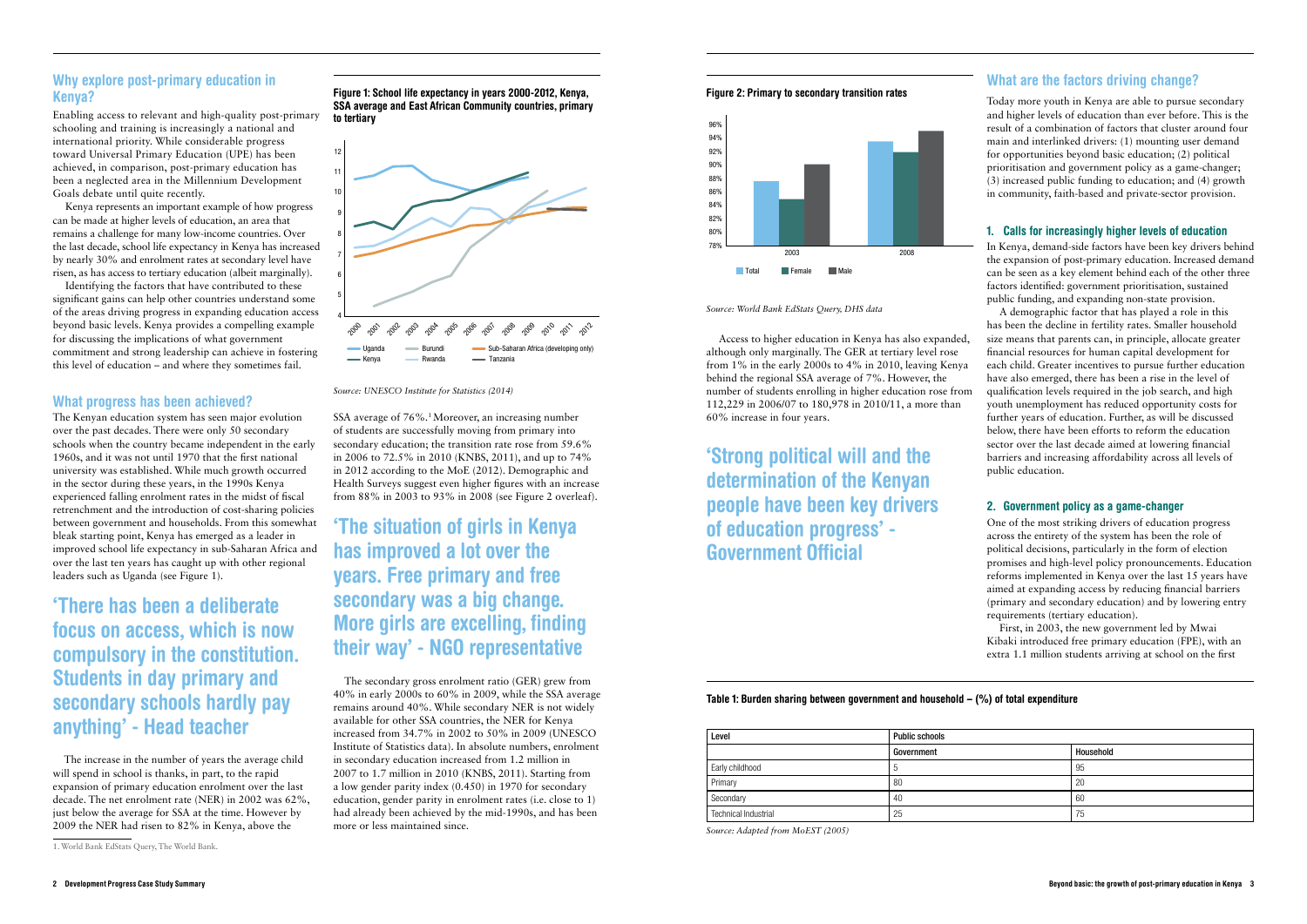schools, with government salaried teachers and budgets. At the tertiary level, the private university system has also expanded provision. According to informants at the Ministry of Higher Education, Science and Technology (MoHEST), the number of private universities has more than doubled in the last decade from 13 in 2003 to 29 in 2012, with enrolment more than quadrupling in these institutions.

#### What are the challenges?

#### 1. Entrenched inequality across the system

Equitable access remains a key challenge for the education system. Although progress has been made in increasing access for all groups, inequalities still exist between groups and appear to have been growing in recent years. This means gains made through FPE and FDSE have been most beneficial to already advantaged groups, while disadvantaged groups have made smaller gains.

Secondary School capitation grant are capped at roughly annual KES 29,000, but this is still nearly three times the current capitation grant. These costs make attending boarding schools unaffordable for students coming from the poorest and most vulnerable backgrounds.

#### 2. Concerns over education quality

At the secondary level, the most recent comparable gross attendance ratios (2008/09) range from as high as 93% in Nairobi to only 21% in the North Eastern province, and from 75% to 19% for the richest and poorest quintiles respectively (KNBS and ICF Macro, 2010). Further, intersecting inequalities show that only 13% of girls in the poorest quintile were attending secondary school in 2008/09 compared to 87% of boys in the richest quintile (KNBS and ICF Macro, 2010). Government guidelines for boarding costs and other fees not included in the Free Day While there is little data available on learning outcomes at secondary level, the results of the KCSE show that around three quarters of students do not achieve the minimum grade for entry into university (C+), meaning only a quarter of those completing secondary education can consider continuing into higher education. At both the primary and secondary levels teacher absenteeism is a concern. According to World Bank data on service delivery at the primary level, over 42% of teachers are absent from the classroom, and the figures are worse for public schools (47%) and schools in rural areas (47%) compared to private schools (31%) and schools in urban areas (34%) (Martin and Pimhidzai, 2013).

Quality at all levels of Kenya's education system is a major challenge, and is intricately linked to both equity and labour market issues. The percentage of students achieving the basics of learning to read in primary school has been falling and inequalities widening. This may mean that a greater number of children who are less prepared for school are enrolled, which points to the need for stronger early childhood education.

day (Cifuentes, 2012). Second, pressure from additional primary school leavers was part of the motivation behind Free Day Secondary Education (FDSE) in early 2008. Third, enrolment in higher education also expanded as the result of the introduction of a parallel track of private-non-subsidised education in public universities known as Module II in 1998 (Colclough and Webb, 2010). The scheme has allowed public universities to expand enrolment while generating their own funds to supplement diminishing state support (Otieno, 2010).

A new constitution in 2010 that declares education as a right and the adoption of the Education and University Bills in 2012 have shown continued political commitment to the sector and set the stage for further progress.

#### 3. Financial resources accompanying political commitment

The priority status given to education has been translated into budget outlays: the sector has always received the highest allocation of public spending among other sectors (Ngware et al., 2007; GoK, 2010), generally above 20%

of total government expenditure. Reforms in primary and secondary education and the shift in burden sharing from households to government budget required further expansion of public expenditure on the education sector. Public spending on education rose by 31% in real terms between 2003/04 and 2008/09.

Aid to education in Kenya has remained modest relative to the government's education expenditure and has mainly concentrated on primary education. In 2005 the country embarked upon the Kenya Sector Support Programme (KESSP), put in place following the introduction of FPE, as a means for donors to coordinate and strengthen their support to the education sector. Donor contributions have been relatively minor at approximately 5% of its total resources.

In more recent years, in the aftermath of the 2008/09 global financial and economic crises, primary and secondary education budgets have been ring-fenced, as has support to poor students at university level. To address infrastructure capacity constraints, a larger share of public spending on the education sector has gone on development expenditure (i.e. capital expenditure). Constituency Development Funds (CDFs) have also played a pivotal role in supporting infrastructure development as well as in funding students from low-income households, especially at secondary level.

#### 4. Expanding provision from communities, faith-based and private-sector education

The role of non-state actors has been significant in driving education opportunities at the post-primary level. This stems partly from a history of community and faith-based involvement in development dating to before independence. During this time, partly due to British colonial policies, a self-help movement called *Harambee* – Swahili for 'all pull together' – along with church groups established and supported independent schools throughout the country (Onsomu, et al., 2004).

While non-state actors may have been the driving force behind establishing a large number of secondary schools, particularly in the post-independence period, they have often since been integrated into the government system. *Harambee*, faith-based, and even private secondary schools have been absorbed into the state system as district

#### Box 1: Kenya's tiered system of secondary schools and role of exams

Kenya's secondary schools are organised in several tiers: 78 prestigious *national schools* (up from a total of only 18 in 2012); 1000 *provincial/county* schools; and more than 7000 *district schools* While most of the district schools are day schools, national and provincial/county schools are boarding schools. Admission both to secondary education and to tertiary education are governed by the results of the national examination system, the Kenyan Certificate of Primary Education (KCPE). Results in KCPE examination determine access to secondary education and school placement follows a sequence based on results: national schools first, then provincial/county schools, and finally district schools. This sequence reflects the perceived quality of the three different tiers (see UNESCO, 2010 and Oketch and Somerset, 2010). Admission to university and faculties is also administered on a highly competitive basis on the basis of the results of the Kenyan Certificate of Secondary Education (KCSE) examination, with results influenced by the type of secondary school attended.

#### Figure 3: Secondary school types in Kenya, 2007



*Source: Kenya Open Data, 'Kenya secondary schools 2007'*

#### Figure 4: Sponsors of secondary schools in Kenya in 2007



*Source: Kenya Open Data, 'Kenya secondary schools 2007'*

'There are huge regional disparities, for instance with low enrolment in the north-east' - Government Official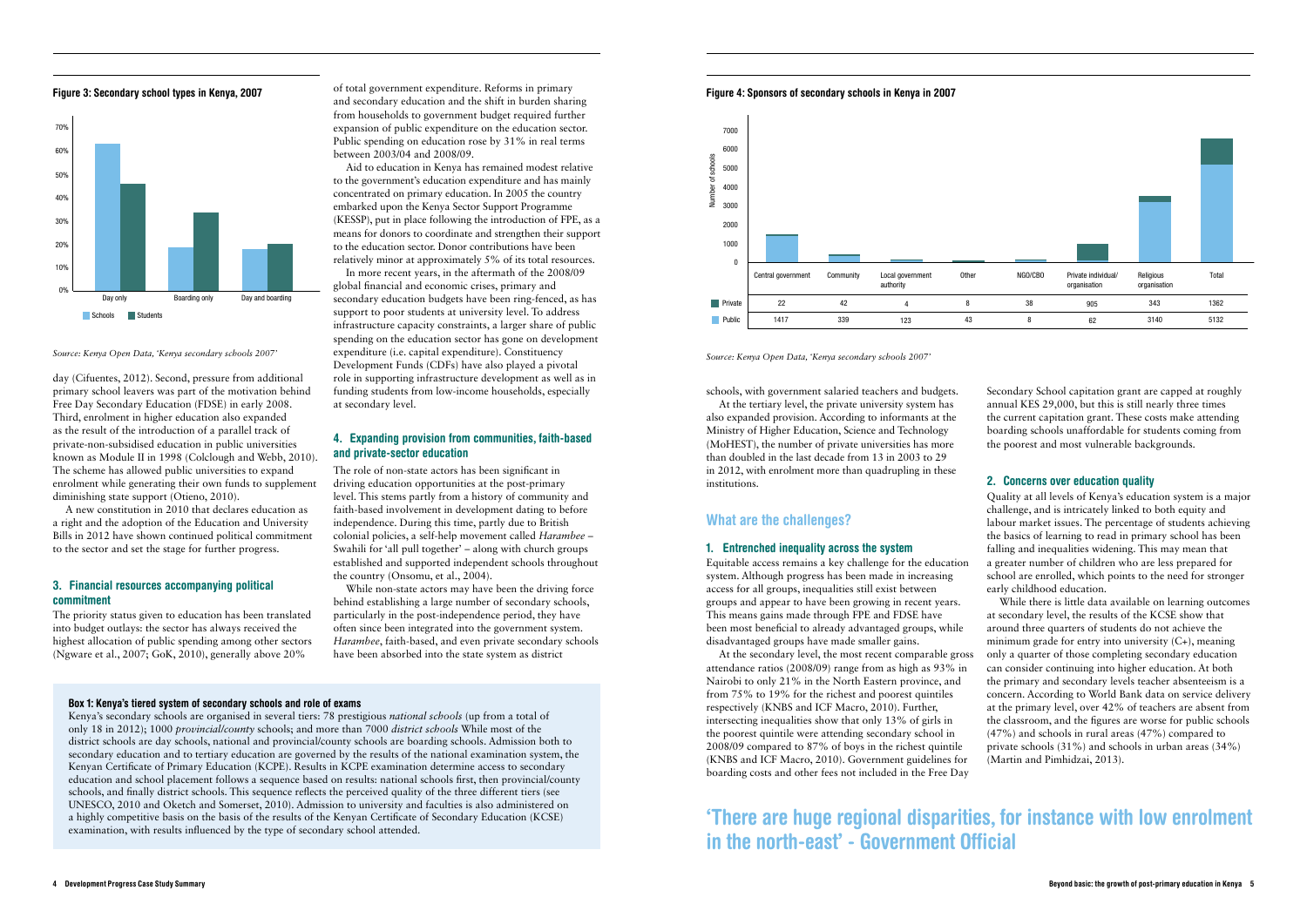#### 3. Extensive youth unemployment

Much more needs to be done to strengthen school-to-work transitions. Unemployment hits youth hardest and puts Kenya at risk of squandering its 'demographic dividend' of a particularly large working-age population over the coming decades: 80% of Kenya's 2.3 million unemployed are between the ages of 15 and 30 (UNDP, 2013). According to most accounts, the quality of Technical and Vocational Education and Training (TVET) is weak, with observers pointing to a weak curriculum and a lack of meaningful work experience and supervision for students (Nyere, 2009).

#### 4. Financial constraints and sustainability

Despite the rise in school infrastructure spending fuelled by CDFs, the expansion in demand for secondary education has not yet been fully matched with increased service

provision. For instance, more than 100,000 primary school leavers who scored more than 250 in the 2013 KCPE exam session could not be accommodated in secondary school in early 2013 due to space issues. Moreover, addressing the shortage of teachers requires a combination of supply expansion and efficiency measures. Managing teachers' performance is key as their salaries are estimated at approximately 59% of total education spending in 2008/09 – though this share has been decreasing over time (GoK, 2010: 59). Moreover, pupil–teacher ratios in Kenya at secondary level are one of the lowest in SSA and there would be scope for improving efficiency in service provision. Demographic pressure from new cohorts together with the policy target of universal provision of basic education (which includes secondary education) and a 10% gross enrolment ratio in tertiary education will put the national budget under stress.

As primary school enrolment continues to grow worldwide, Kenya's story of expansion of secondary and tertiary education reflects a trajectory many other developing countries will be experiencing in the coming years. While the Kenyan education system faces challenges, some of the steps it has made in developing postprimary education may serve as illustration for other countries needing to expand and improve secondary and tertiary opportunities. A number of lessons can be drawn:

- **• When political commitments lead to dramatic reforms, this can send shockwaves through an education system which continue to be felt years later.** While the net effect of implementing FPE and FDSE on the education system was positive, it could have benefited from more comprehensive planning in implementation. Providing free primary, and later secondary, education had the desired effect of increasing enrolment and reducing household burdens from education, but the sudden increase in numbers led to an overburdened system, at least initially, and may have diverted attention away from issues of quality and equity.
- **• As with primary education, lowering the household financial burden is a key aspect of increasing access at secondary level.** As the cost of secondary and tertiary education outweighs primary education, Kenya's government scaled up education spending by 31% in real terms between 2003/04 and 2008/09.
- **• Community-based action in education, through increasing demand as well as supporting provision, has been an essential part of Kenya's gains in post-primary**

**education.** Historically, a large number

of secondary schools were established as *Harambee* schools at the behest of community and church leaders. The downside to this model is that where communities are not strongly calling for secondary education, such as in the arid and semi-arid regions, it is more difficult for the state to fully take on provision successfully. **• Greater attention to high-quality, relevant education is needed, along with active links to the labour market, if there is hope of strengthening school-to-work transitions.** While completing secondary or tertiary education seems to be a growing necessity in Kenya's job market, increased access at post-primary levels does not necessarily lead to better transitions. Kenya's mixed picture for TVET could potentially be transformed with greater links to labour and industry leadership, a focus on changing attitudes and perceptions towards youth polytechnics, and subsidising students. **• Increasing post-primary access is not enough to reduce entrenched inequalities, particularly in a stratified secondary school system.** The challenge ahead is to achieve greater (pro-poor) access to post-primary education across all income groups and regions. Access to education varies greatly between regions, inequality on the basis of ethnicity and income is significant, and an urban/rural divide remains. Scaling-up access to post-primary opportunities – and potentially achieving universal secondary education – requires these inequalities to

be addressed by removing further barriers

to school attendance.

Lessons learned



Photo: © Ntugi Group